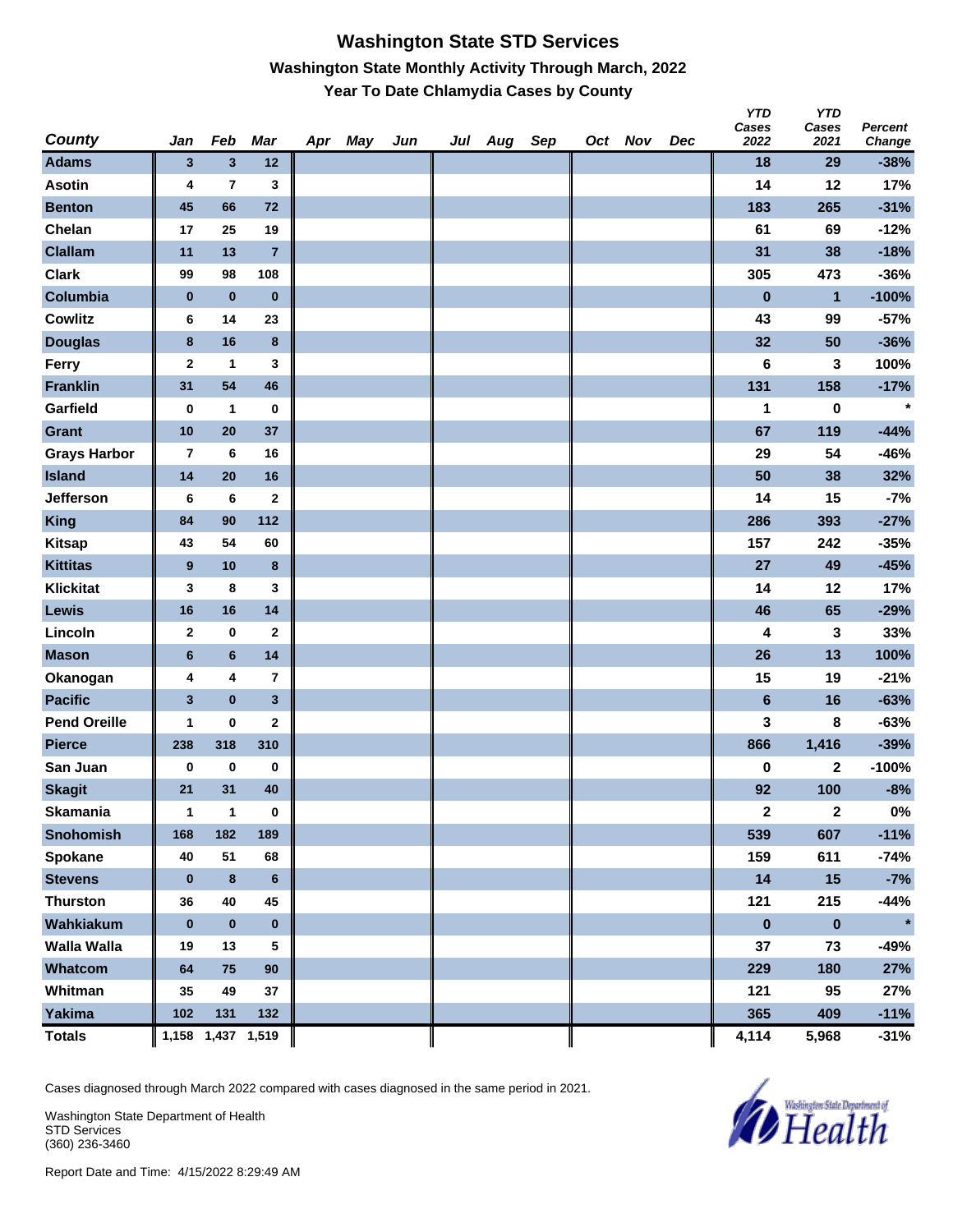## **Washington State STD Services Washington State Monthly Activity Through March, 2022 Year To Date Gonorrhea Cases by County**

| County              | Jan                     | Feb                     | <b>Mar</b>              | Apr May | Jun | Jul Aug Sep |  | Oct Nov | Dec | <b>YTD</b><br>Cases<br>2022 | <b>YTD</b><br>Cases<br>2021 | <b>Percent</b><br>Change |
|---------------------|-------------------------|-------------------------|-------------------------|---------|-----|-------------|--|---------|-----|-----------------------------|-----------------------------|--------------------------|
| <b>Adams</b>        | $\bf{0}$                | $\mathbf{1}$            | $\mathbf{3}$            |         |     |             |  |         |     | 4                           | 10                          | $-60%$                   |
| <b>Asotin</b>       | 1                       | 1                       | 1                       |         |     |             |  |         |     | 3                           | 6                           | $-50%$                   |
| <b>Benton</b>       | 17                      | 16                      | 10                      |         |     |             |  |         |     | 43                          | 88                          | $-51%$                   |
| Chelan              | 8                       | 3                       | 1                       |         |     |             |  |         |     | 12                          | 11                          | 9%                       |
| <b>Clallam</b>      | $\mathbf 3$             | $\mathbf 2$             | $\pmb{4}$               |         |     |             |  |         |     | $\boldsymbol{9}$            | $6\phantom{a}$              | 50%                      |
| <b>Clark</b>        | 33                      | 21                      | 44                      |         |     |             |  |         |     | 98                          | 191                         | $-49%$                   |
| Columbia            | $\pmb{0}$               | $\pmb{0}$               | $\pmb{0}$               |         |     |             |  |         |     | $\bf{0}$                    | $\bf{0}$                    | $\star$                  |
| <b>Cowlitz</b>      | 5                       | 4                       | 4                       |         |     |             |  |         |     | 13                          | 27                          | $-52%$                   |
| <b>Douglas</b>      | $\mathbf{3}$            | $\mathbf 2$             | $\overline{\mathbf{4}}$ |         |     |             |  |         |     | $\overline{\mathbf{9}}$     | 3                           | 200%                     |
| Ferry               | $\pmb{0}$               | $\pmb{0}$               | $\pmb{0}$               |         |     |             |  |         |     | 0                           | 1                           | $-100%$                  |
| <b>Franklin</b>     | $\bf{0}$                | $\overline{\mathbf{7}}$ | 10                      |         |     |             |  |         |     | 17                          | 64                          | $-73%$                   |
| Garfield            | 0                       | $\mathbf{1}$            | 0                       |         |     |             |  |         |     | 1                           | 0                           | $\star$                  |
| <b>Grant</b>        | $\overline{\mathbf{4}}$ | $\mathbf{1}$            | $\pmb{4}$               |         |     |             |  |         |     | $\boldsymbol{9}$            | 29                          | $-69%$                   |
| <b>Grays Harbor</b> | 8                       | 3                       | 1                       |         |     |             |  |         |     | 12                          | 20                          | $-40%$                   |
| <b>Island</b>       | $\bf{2}$                | $\overline{\mathbf{3}}$ | $\mathbf{1}$            |         |     |             |  |         |     | $6\phantom{a}$              | $\overline{7}$              | $-14%$                   |
| Jefferson           | 1                       | 2                       | 0                       |         |     |             |  |         |     | 3                           | 1                           | 200%                     |
| <b>King</b>         | 349                     | 383                     | 389                     |         |     |             |  |         |     | 1,121                       | 1,005                       | 12%                      |
| <b>Kitsap</b>       | 27                      | 29                      | 38                      |         |     |             |  |         |     | 94                          | 70                          | 34%                      |
| <b>Kittitas</b>     | $\bf{2}$                | $\overline{2}$          | $\bf 6$                 |         |     |             |  |         |     | 10                          | 3                           | 233%                     |
| <b>Klickitat</b>    | 1                       | 4                       | 1                       |         |     |             |  |         |     | 6                           | 3                           | 100%                     |
| Lewis               | 4                       | $\overline{\mathbf{4}}$ | $\overline{\mathbf{2}}$ |         |     |             |  |         |     | 10                          | 21                          | $-52%$                   |
| Lincoln             | 1                       | 0                       | 1                       |         |     |             |  |         |     | $\mathbf 2$                 | 0                           | $\star$                  |
| <b>Mason</b>        | $\mathbf{3}$            | $\overline{\mathbf{5}}$ | $\pmb{4}$               |         |     |             |  |         |     | 12                          | $\pmb{0}$                   | $\star$                  |
| Okanogan            | 1                       | $\mathbf{1}$            | 3                       |         |     |             |  |         |     | 5                           | 9                           | $-44%$                   |
| <b>Pacific</b>      | $\pmb{0}$               | $\pmb{0}$               | $\pmb{0}$               |         |     |             |  |         |     | $\bf{0}$                    | 3                           | $-100%$                  |
| <b>Pend Oreille</b> | 0                       | 0                       | $\mathbf{2}$            |         |     |             |  |         |     | $\mathbf 2$                 | 0                           | $\star$                  |
| <b>Pierce</b>       | 110                     | 132                     | 161                     |         |     |             |  |         |     | 403                         | 477                         | $-16%$                   |
| San Juan            | 1                       | 0                       | 0                       |         |     |             |  |         |     | 1                           | 0                           | $\star$                  |
| <b>Skagit</b>       | $\bf 6$                 | 5                       | $\bf8$                  |         |     |             |  |         |     | 19                          | 23                          | $-17%$                   |
| <b>Skamania</b>     | $\bf{0}$                | $\pmb{0}$               | $\bf{0}$                |         |     |             |  |         |     | 0                           | $\mathbf{1}$                | $-100%$                  |
| Snohomish           | 61                      | 82                      | 84                      |         |     |             |  |         |     | 227                         | 189                         | 20%                      |
| Spokane             | 67                      | 82                      | 82                      |         |     |             |  |         |     | 231                         | 158                         | 46%                      |
| <b>Stevens</b>      | $\mathbf{1}$            | $\pmb{0}$               | $\mathbf{1}$            |         |     |             |  |         |     | $\mathbf{2}$                | $\overline{\mathbf{7}}$     | $-71%$                   |
| <b>Thurston</b>     | 21                      | 13                      | 21                      |         |     |             |  |         |     | 55                          | 67                          | $-18%$                   |
| Wahkiakum           | $\pmb{0}$               | $\pmb{0}$               | $\pmb{0}$               |         |     |             |  |         |     | $\pmb{0}$                   | $\pmb{0}$                   | $\star$                  |
| <b>Walla Walla</b>  | 3                       | $\mathbf{1}$            | 0                       |         |     |             |  |         |     | 4                           | 16                          | $-75%$                   |
| Whatcom             | 29                      | 18                      | 36                      |         |     |             |  |         |     | 83                          | 56                          | 48%                      |
| Whitman             | 4                       | $\mathbf{2}$            | 5                       |         |     |             |  |         |     | 11                          | 6                           | 83%                      |
| <b>Yakima</b>       | 36                      | 42                      | 54                      |         |     |             |  |         |     | 132                         | 105                         | 26%                      |
| <b>Totals</b>       | 812                     | 872                     | 985                     |         |     |             |  |         |     | 2,669                       | 2,683                       | $-1%$                    |

Cases diagnosed through March 2022 compared with cases diagnosed in the same period in 2021.

Washington State Department of Health STD Services (360) 236-3460

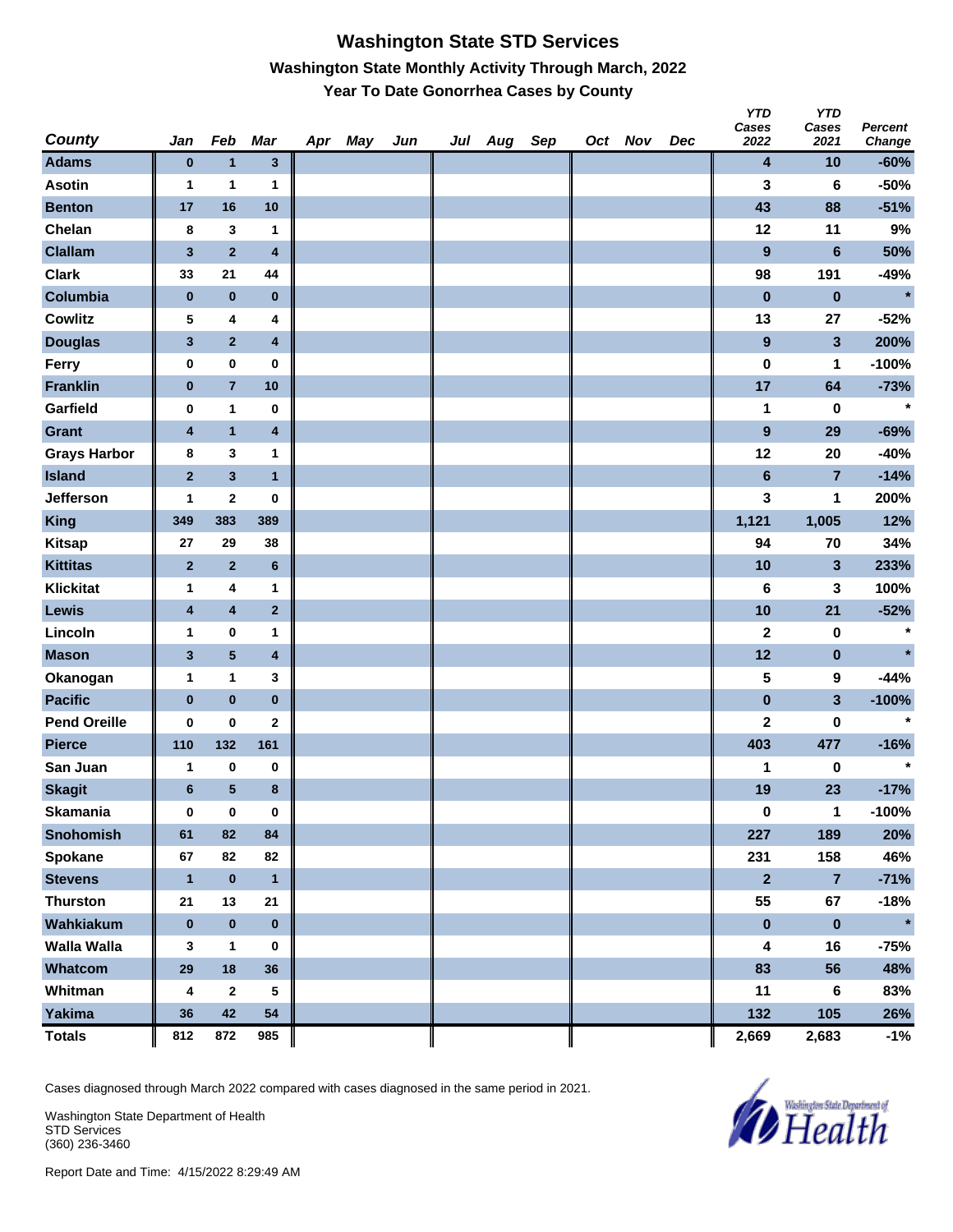# **Washington State STD Services Washington State Monthly Activity Through March, 2022 Year To Date Herpes Simplex Cases by County**

| <b>County</b>       | Jan          | Feb                     | <b>Mar</b>              | Apr May | Jun | Jul Aug Sep |  | Oct Nov | Dec | <b>YTD</b><br>Cases<br>2022 | <b>YTD</b><br>Cases<br>2021 | Percent<br>Change |
|---------------------|--------------|-------------------------|-------------------------|---------|-----|-------------|--|---------|-----|-----------------------------|-----------------------------|-------------------|
| <b>Adams</b>        | $\bf{0}$     | $\pmb{0}$               | $\bf{0}$                |         |     |             |  |         |     | $\bf{0}$                    | $\pmb{0}$                   | $\star$           |
| <b>Asotin</b>       | 0            | 0                       | 0                       |         |     |             |  |         |     | 0                           | 0                           | $\star$           |
| <b>Benton</b>       | 3            | $\overline{2}$          | $\mathbf{1}$            |         |     |             |  |         |     | $6\phantom{a}$              | 15                          | $-60%$            |
| Chelan              | 0            | 0                       | 0                       |         |     |             |  |         |     | $\pmb{0}$                   | $\bf{0}$                    | $\ast$            |
| <b>Clallam</b>      | $\mathbf{2}$ | $\pmb{0}$               | $\pmb{0}$               |         |     |             |  |         |     | $\overline{2}$              | $\overline{\mathbf{3}}$     | $-33%$            |
| <b>Clark</b>        | 7            | 1                       | 5                       |         |     |             |  |         |     | 13                          | 14                          | $-7%$             |
| Columbia            | $\pmb{0}$    | $\pmb{0}$               | $\pmb{0}$               |         |     |             |  |         |     | $\pmb{0}$                   | $\pmb{0}$                   | $\star$           |
| <b>Cowlitz</b>      | 1            | 0                       | 0                       |         |     |             |  |         |     | 1                           | 2                           | $-50%$            |
| <b>Douglas</b>      | $\bf{0}$     | $\pmb{0}$               | $\pmb{0}$               |         |     |             |  |         |     | $\pmb{0}$                   | $\mathbf{1}$                | $-100%$           |
| Ferry               | 0            | $\pmb{0}$               | 0                       |         |     |             |  |         |     | $\pmb{0}$                   | $\pmb{0}$                   | $\star$           |
| <b>Franklin</b>     | $\bf{0}$     | $\pmb{0}$               | $\mathbf{3}$            |         |     |             |  |         |     | $\overline{\mathbf{3}}$     | $\overline{7}$              | $-57%$            |
| Garfield            | 0            | $\pmb{0}$               | 0                       |         |     |             |  |         |     | 0                           | $\bf{0}$                    | $\star$           |
| Grant               | $\bf{0}$     | $\mathbf{1}$            | $\overline{\mathbf{2}}$ |         |     |             |  |         |     | 3                           | $\pmb{8}$                   | $-63%$            |
| <b>Grays Harbor</b> | 0            | $\bf{2}$                | 1                       |         |     |             |  |         |     | 3                           | 3                           | 0%                |
| <b>Island</b>       | $\pmb{0}$    | $\pmb{0}$               | $\mathbf{2}$            |         |     |             |  |         |     | $\overline{2}$              | $\bf 6$                     | $-67%$            |
| Jefferson           | 0            | 0                       | 0                       |         |     |             |  |         |     | $\pmb{0}$                   | 0                           | $\star$           |
| <b>King</b>         | $\bf{0}$     | $\pmb{0}$               | $\pmb{0}$               |         |     |             |  |         |     | $\bf{0}$                    | $\overline{2}$              | $-100%$           |
| <b>Kitsap</b>       | 5            | $\overline{\mathbf{r}}$ | 9                       |         |     |             |  |         |     | 21                          | 27                          | $-22%$            |
| <b>Kittitas</b>     | $\bf{0}$     | $\mathbf{1}$            | $\pmb{0}$               |         |     |             |  |         |     | 1                           | $\mathbf{2}$                | $-50%$            |
| <b>Klickitat</b>    | 0            | $\pmb{0}$               | 0                       |         |     |             |  |         |     | $\pmb{0}$                   | $\pmb{0}$                   | $\ast$            |
| Lewis               | $\bf{0}$     | $\pmb{0}$               | $\mathbf{1}$            |         |     |             |  |         |     | $\mathbf{1}$                | $\pmb{0}$                   |                   |
| Lincoln             | 0            | $\pmb{0}$               | 0                       |         |     |             |  |         |     | $\bf{0}$                    | $\bf{0}$                    | $\star$           |
| <b>Mason</b>        | 1            | $\mathbf{1}$            | $\mathbf{1}$            |         |     |             |  |         |     | 3                           | $\pmb{0}$                   |                   |
| Okanogan            | 0            | $\pmb{0}$               | 0                       |         |     |             |  |         |     | $\pmb{0}$                   | $\bf{0}$                    | $\star$           |
| <b>Pacific</b>      | $\pmb{0}$    | $\pmb{0}$               | $\pmb{0}$               |         |     |             |  |         |     | $\pmb{0}$                   | $\mathbf{1}$                | $-100%$           |
| <b>Pend Oreille</b> | 0            | 0                       | 0                       |         |     |             |  |         |     | 0                           | 0                           | $\star$           |
| <b>Pierce</b>       | 12           | 24                      | 32                      |         |     |             |  |         |     | 68                          | 108                         | $-37%$            |
| San Juan            | 0            | 0                       | 0                       |         |     |             |  |         |     | 0                           | 0                           | $\star$           |
| <b>Skagit</b>       | 1            | $\mathbf{2}$            | 1                       |         |     |             |  |         |     | 4                           | $\overline{7}$              | $-43%$            |
| <b>Skamania</b>     | 0            | $\pmb{0}$               | $\pmb{0}$               |         |     |             |  |         |     | $\pmb{0}$                   | $\pmb{0}$                   | $\star$           |
| Snohomish           | 8            | 14                      | 12                      |         |     |             |  |         |     | 34                          | 45                          | $-24%$            |
| Spokane             | 5            | ${\bf 5}$               | $\overline{7}$          |         |     |             |  |         |     | 17                          | 30                          | $-43%$            |
| <b>Stevens</b>      | $\pmb{0}$    | $\mathbf{1}$            | $\pmb{0}$               |         |     |             |  |         |     | $\mathbf{1}$                | $\overline{\mathbf{4}}$     | $-75%$            |
| <b>Thurston</b>     | 4            | 4                       | 4                       |         |     |             |  |         |     | 12                          | 18                          | $-33%$            |
| Wahkiakum           | $\pmb{0}$    | $\pmb{0}$               | $\pmb{0}$               |         |     |             |  |         |     | $\pmb{0}$                   | $\pmb{0}$                   | $\star$           |
| Walla Walla         | $\mathbf{2}$ | 0                       | 0                       |         |     |             |  |         |     | $\mathbf{2}$                | 1                           | 100%              |
| Whatcom             | $\mathbf{3}$ | $\sqrt{5}$              | $\overline{\mathbf{4}}$ |         |     |             |  |         |     | 12                          | $5\phantom{.0}$             | 140%              |
| Whitman             | 0            | $\mathbf{2}$            | 1                       |         |     |             |  |         |     | 3                           | 2                           | 50%               |
| <b>Yakima</b>       | 4            | $\bf 6$                 | ${\bf 5}$               |         |     |             |  |         |     | 15                          | 10                          | 50%               |
| <b>Totals</b>       | 58           | ${\bf 78}$              | 91                      |         |     |             |  |         |     | 227                         | 321                         | $-29%$            |

Cases diagnosed through March 2022 compared with cases diagnosed in the same period in 2021.

Washington State Department of Health STD Services (360) 236-3460

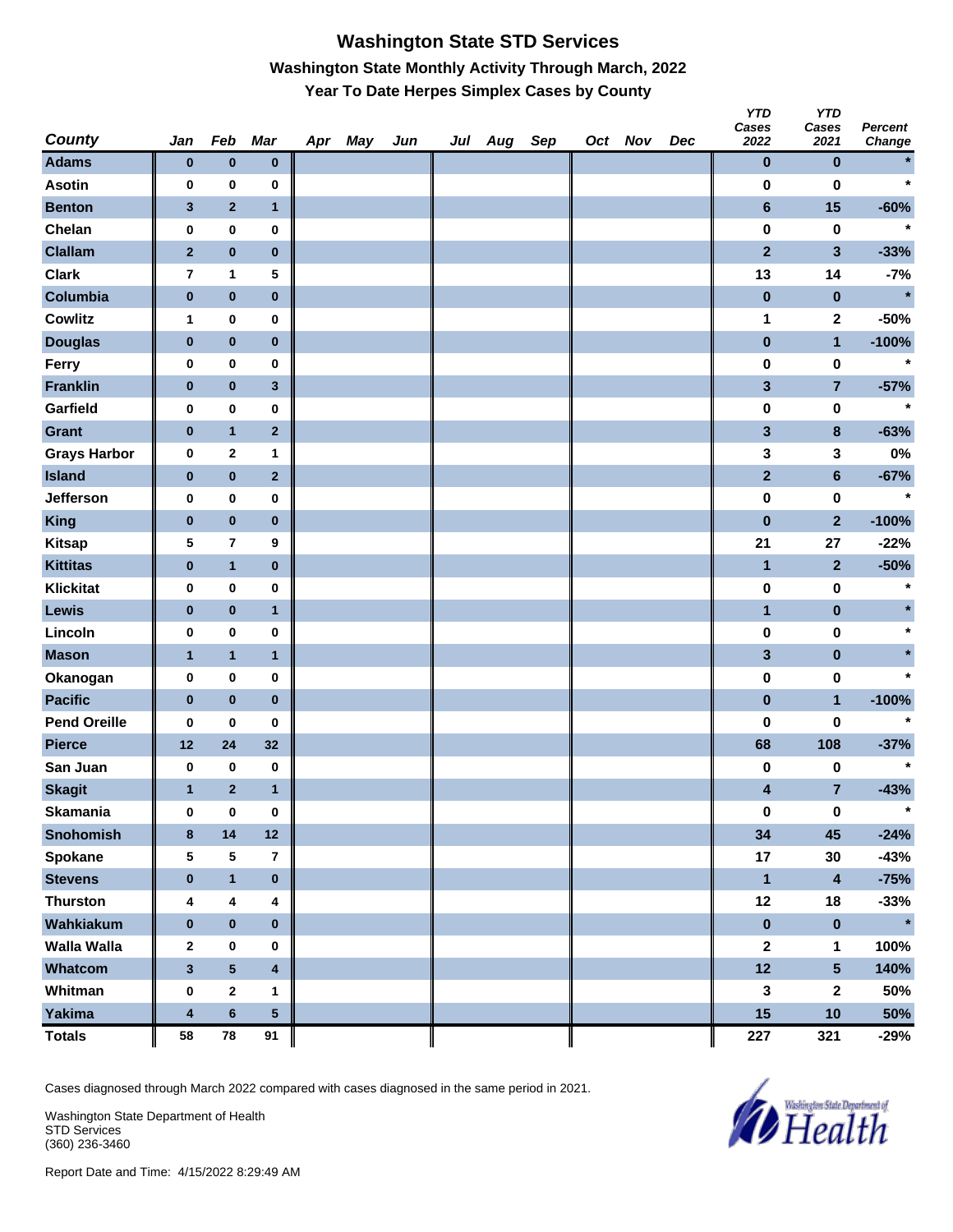#### **Washington State STD Services Washington State Monthly Activity Through March, 2022 Year To Date Syphilis Cases by County**

| <b>County</b>       | Jan            | Feb                     | Mar            | Apr | May | Jun | Jul Aug | Sep | Oct Nov | Dec | YID<br>Cases<br>2022    | YID<br>Cases<br>2021    | <b>Percent</b><br>Change |
|---------------------|----------------|-------------------------|----------------|-----|-----|-----|---------|-----|---------|-----|-------------------------|-------------------------|--------------------------|
| <b>Adams</b>        | 1              | $\bf{0}$                | $\mathbf{2}$   |     |     |     |         |     |         |     | $\mathbf{3}$            | $\mathbf 1$             | 200%                     |
| <b>Asotin</b>       | 0              | $\bf{0}$                | 0              |     |     |     |         |     |         |     | $\bf{0}$                | $\bf{0}$                | $\star$                  |
| <b>Benton</b>       | $\overline{7}$ | $\mathbf{1}$            | 9              |     |     |     |         |     |         |     | 17                      | 27                      | $-37%$                   |
| Chelan              | 3              | 1                       | 5              |     |     |     |         |     |         |     | 9                       | $\mathbf 2$             | 350%                     |
| <b>Clallam</b>      | $\pmb{0}$      | $\pmb{0}$               | $\mathbf{2}$   |     |     |     |         |     |         |     | $\overline{2}$          | $\overline{\mathbf{3}}$ | $-33%$                   |
| <b>Clark</b>        | 12             | 12                      | 12             |     |     |     |         |     |         |     | 36                      | 43                      | $-16%$                   |
| Columbia            | $\pmb{0}$      | $\bf{0}$                | $\pmb{0}$      |     |     |     |         |     |         |     | $\bf{0}$                | $\pmb{0}$               | $\star$                  |
| Cowlitz             | 1              | $\pmb{0}$               | 2              |     |     |     |         |     |         |     | 3                       | 5                       | $-40%$                   |
| <b>Douglas</b>      | $\mathbf{1}$   | $\pmb{0}$               | $\pmb{0}$      |     |     |     |         |     |         |     | $\mathbf{1}$            | $\overline{2}$          | $-50%$                   |
| Ferry               | 0              | $\pmb{0}$               | $\pmb{0}$      |     |     |     |         |     |         |     | $\pmb{0}$               | 1                       | $-100%$                  |
| <b>Franklin</b>     | 3              | $\mathbf{1}$            | 4              |     |     |     |         |     |         |     | $\bf8$                  | $\overline{7}$          | 14%                      |
| Garfield            | 0              | $\mathbf 0$             | 0              |     |     |     |         |     |         |     | $\bf{0}$                | $\bf{0}$                | $\star$                  |
| Grant               | $\overline{7}$ | $\overline{\mathbf{5}}$ | 3              |     |     |     |         |     |         |     | 15                      | 10                      | 50%                      |
| <b>Grays Harbor</b> | 1              | 3                       | 1              |     |     |     |         |     |         |     | 5                       | 8                       | $-38%$                   |
| <b>Island</b>       | $\mathbf{1}$   | $\pmb{4}$               | $\overline{2}$ |     |     |     |         |     |         |     | $\overline{7}$          | $\mathbf{2}$            | 250%                     |
| Jefferson           | 0              | $\pmb{0}$               | 0              |     |     |     |         |     |         |     | $\bf{0}$                | $\mathbf 2$             | $-100%$                  |
| King                | 118            | 117                     | 121            |     |     |     |         |     |         |     | 356                     | 309                     | 15%                      |
| <b>Kitsap</b>       | 7              | 4                       | 1              |     |     |     |         |     |         |     | 12                      | 10                      | 20%                      |
| <b>Kittitas</b>     | $\mathbf{1}$   | $\overline{2}$          | $\mathbf{1}$   |     |     |     |         |     |         |     | $\overline{\mathbf{4}}$ | $\mathbf{1}$            | 300%                     |
| <b>Klickitat</b>    | 0              | $\pmb{0}$               | $\pmb{0}$      |     |     |     |         |     |         |     | $\pmb{0}$               | $\pmb{0}$               | $\star$                  |
| <b>Lewis</b>        | 3              | $\overline{2}$          | $\mathbf{2}$   |     |     |     |         |     |         |     | $\overline{7}$          | $\boldsymbol{9}$        | $-22%$                   |
| Lincoln             | 0              | $\pmb{0}$               | 0              |     |     |     |         |     |         |     | $\bf{0}$                | $\bf{0}$                | $\star$                  |
| <b>Mason</b>        | $\pmb{0}$      | $6\phantom{a}$          | 5              |     |     |     |         |     |         |     | 11                      | $\pmb{8}$               | 38%                      |
| Okanogan            | 1              | $\pmb{0}$               | 2              |     |     |     |         |     |         |     | 3                       | 5                       | $-40%$                   |
| <b>Pacific</b>      | $\mathbf{1}$   | $\mathbf{1}$            | $\pmb{0}$      |     |     |     |         |     |         |     | $\mathbf{2}$            | $\pmb{0}$               | $\star$                  |
| <b>Pend Oreille</b> | 0              | 1                       | 0              |     |     |     |         |     |         |     | 1                       | 1                       | $0\%$                    |
| <b>Pierce</b>       | 45             | 55                      | 63             |     |     |     |         |     |         |     | 163                     | 124                     | 31%                      |
| San Juan            | 0              | $\bf{0}$                | 0              |     |     |     |         |     |         |     | $\pmb{0}$               | 0                       | $\star$                  |
| <b>Skagit</b>       | 1              | $\mathbf{1}$            | $\pmb{0}$      |     |     |     |         |     |         |     | $\mathbf{2}$            | $\pmb{8}$               | $-75%$                   |
| Skamania            | 0              | $\pmb{0}$               | $\pmb{0}$      |     |     |     |         |     |         |     | $\pmb{0}$               | $\mathbf{1}$            | $-100%$                  |
| <b>Snohomish</b>    | 13             | 27                      | 18             |     |     |     |         |     |         |     | 58                      | 58                      | $0\%$                    |
| Spokane             | 10             | 11                      | 25             |     |     |     |         |     |         |     | 46                      | 69                      | $-33%$                   |
| <b>Stevens</b>      | $\bf{0}$       | $\pmb{0}$               | $\pmb{0}$      |     |     |     |         |     |         |     | $\pmb{0}$               | $\mathbf{1}$            | $-100%$                  |
| <b>Thurston</b>     | 9              | 14                      | 13             |     |     |     |         |     |         |     | 36                      | 24                      | 50%                      |
| Wahkiakum           | $\pmb{0}$      | $\pmb{0}$               | $\pmb{0}$      |     |     |     |         |     |         |     | $\pmb{0}$               | $\pmb{0}$               | $\star$                  |
| <b>Walla Walla</b>  | $\mathbf{2}$   | $\mathbf{3}$            | 3              |     |     |     |         |     |         |     | 8                       | $\pmb{0}$               | $\star$                  |
| Whatcom             | $\mathbf 2$    | $\overline{\mathbf{4}}$ | $\pmb{4}$      |     |     |     |         |     |         |     | 10                      | $\boldsymbol{9}$        | 11%                      |
| Whitman             | $\pmb{0}$      | $\mathbf{1}$            | 0              |     |     |     |         |     |         |     | 1                       | $\mathbf 2$             | $-50%$                   |
| Yakima              | 22             | 24                      | 31             |     |     |     |         |     |         |     | 77                      | 25                      | 208%                     |
| <b>Totals</b>       | 272            | 300                     | 331            |     |     |     |         |     |         |     | 903                     | 777                     | 16%                      |

Cases diagnosed through March 2022 compared with cases diagnosed in the same period in 2021.

Washington State Department of Health STD Services (360) 236-3460



*Y* 

*YTD*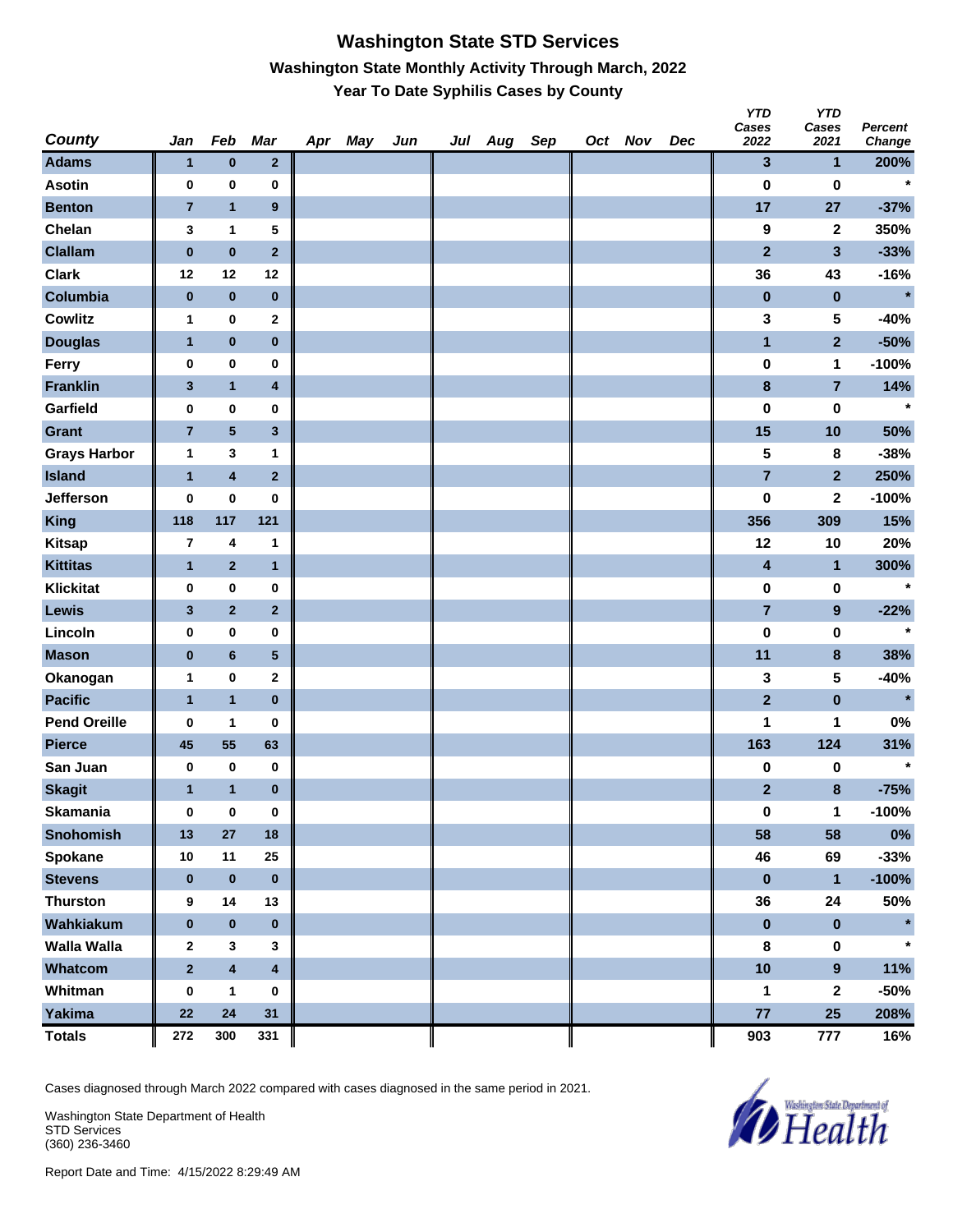# **Washington State STD Services Washington State Monthly Activity Through March, 2022 Year To Date Syphilis-P&S Cases by County**

| <b>County</b>       | Jan                     | Feb                     | <b>Mar</b>     | Apr May | Jun | Jul Aug Sep |  | Oct Nov | Dec | <b>YTD</b><br>Cases<br>2022 | <b>YTD</b><br>Cases<br>2021 | <b>Percent</b><br>Change |
|---------------------|-------------------------|-------------------------|----------------|---------|-----|-------------|--|---------|-----|-----------------------------|-----------------------------|--------------------------|
| <b>Adams</b>        | 1                       | $\bf{0}$                | $\pmb{0}$      |         |     |             |  |         |     | $\mathbf{1}$                | $\bf{0}$                    | $\star$                  |
| <b>Asotin</b>       | 0                       | $\pmb{0}$               | 0              |         |     |             |  |         |     | $\bf{0}$                    | 0                           | $\star$                  |
| <b>Benton</b>       | $\sqrt{5}$              | $\mathbf{1}$            | ${\bf 5}$      |         |     |             |  |         |     | 11                          | 7                           | 57%                      |
| Chelan              | 3                       | $\pmb{0}$               | 1              |         |     |             |  |         |     | 4                           | $\mathbf{2}$                | 100%                     |
| <b>Clallam</b>      | $\pmb{0}$               | $\pmb{0}$               | $\mathbf{1}$   |         |     |             |  |         |     | $\blacksquare$              | $\blacksquare$              | $0\%$                    |
| <b>Clark</b>        | 6                       | 3                       | 5              |         |     |             |  |         |     | 14                          | 14                          | $0\%$                    |
| Columbia            | $\pmb{0}$               | $\pmb{0}$               | $\pmb{0}$      |         |     |             |  |         |     | $\pmb{0}$                   | $\bf{0}$                    | $\star$                  |
| <b>Cowlitz</b>      | 0                       | $\pmb{0}$               | 1              |         |     |             |  |         |     | 1                           | 1                           | $0\%$                    |
| <b>Douglas</b>      | $\bf{0}$                | $\mathbf 0$             | $\pmb{0}$      |         |     |             |  |         |     | $\pmb{0}$                   | $\pmb{0}$                   | $\star$                  |
| Ferry               | 0                       | $\pmb{0}$               | 0              |         |     |             |  |         |     | 0                           | 0                           | $\star$                  |
| <b>Franklin</b>     | $\pmb{0}$               | $\overline{\mathbf{1}}$ | $\mathbf{3}$   |         |     |             |  |         |     | 4                           | $\pmb{0}$                   |                          |
| Garfield            | 0                       | $\pmb{0}$               | 0              |         |     |             |  |         |     | 0                           | 0                           | $\star$                  |
| Grant               | $\sqrt{5}$              | $\mathbf{3}$            | $\mathbf{1}$   |         |     |             |  |         |     | $\boldsymbol{9}$            | $\mathbf{2}$                | 350%                     |
| <b>Grays Harbor</b> | 0                       | $\mathbf{1}$            | 1              |         |     |             |  |         |     | $\overline{\mathbf{2}}$     | 4                           | $-50%$                   |
| <b>Island</b>       | $\mathbf{1}$            | $\overline{2}$          | $\pmb{0}$      |         |     |             |  |         |     | 3                           | $\mathbf{1}$                | 200%                     |
| <b>Jefferson</b>    | 0                       | $\bf{0}$                | 0              |         |     |             |  |         |     | 0                           | 1                           | $-100%$                  |
| <b>King</b>         | 54                      | 39                      | 42             |         |     |             |  |         |     | 135                         | 126                         | 7%                       |
| <b>Kitsap</b>       | $\mathbf{2}$            | $\mathbf{2}$            | 1              |         |     |             |  |         |     | 5                           | 4                           | 25%                      |
| <b>Kittitas</b>     | $\bf{0}$                | $\pmb{0}$               | $\pmb{0}$      |         |     |             |  |         |     | $\pmb{0}$                   | $\mathbf{1}$                | $-100%$                  |
| <b>Klickitat</b>    | 0                       | $\bf{0}$                | 0              |         |     |             |  |         |     | 0                           | 0                           | $\star$                  |
| Lewis               | $\bf{0}$                | $\mathbf{1}$            | $\mathbf{2}$   |         |     |             |  |         |     | 3                           | $6\phantom{a}$              | $-50%$                   |
| Lincoln             | 0                       | $\pmb{0}$               | 0              |         |     |             |  |         |     | $\pmb{0}$                   | 0                           | $\star$                  |
| <b>Mason</b>        | $\pmb{0}$               | $\mathbf{1}$            | $\overline{2}$ |         |     |             |  |         |     | 3                           | $\overline{\mathbf{2}}$     | 50%                      |
| Okanogan            | 1                       | $\pmb{0}$               | $\mathbf 2$    |         |     |             |  |         |     | 3                           | 0                           | $\star$                  |
| <b>Pacific</b>      | $\mathbf{1}$            | $\mathbf{1}$            | $\pmb{0}$      |         |     |             |  |         |     | $\overline{2}$              | $\pmb{0}$                   | $\star$                  |
| <b>Pend Oreille</b> | 0                       | 1                       | 0              |         |     |             |  |         |     | 1                           | 1                           | $0\%$                    |
| <b>Pierce</b>       | 21                      | 28                      | 34             |         |     |             |  |         |     | 83                          | 55                          | 51%                      |
| San Juan            | 0                       | $\pmb{0}$               | 0              |         |     |             |  |         |     | 0                           | 0                           | $\star$                  |
| <b>Skagit</b>       | $\bf{0}$                | $\mathbf{1}$            | $\bf{0}$       |         |     |             |  |         |     | 1                           | 3                           | $-67%$                   |
| <b>Skamania</b>     | 0                       | $\pmb{0}$               | $\pmb{0}$      |         |     |             |  |         |     | $\pmb{0}$                   | $\pmb{0}$                   | $\star$                  |
| Snohomish           | $\overline{2}$          | $\overline{7}$          | $\pmb{9}$      |         |     |             |  |         |     | 18                          | 16                          | 13%                      |
| <b>Spokane</b>      | $\overline{\mathbf{r}}$ | 8                       | 11             |         |     |             |  |         |     | 26                          | 27                          | $-4%$                    |
| <b>Stevens</b>      | $\pmb{0}$               | $\pmb{0}$               | $\pmb{0}$      |         |     |             |  |         |     | $\pmb{0}$                   | $\boldsymbol{0}$            | $\star$                  |
| <b>Thurston</b>     | $\overline{\mathbf{r}}$ | $\bf8$                  | 9              |         |     |             |  |         |     | 24                          | 19                          | 26%                      |
| Wahkiakum           | $\pmb{0}$               | $\pmb{0}$               | $\mathbf 0$    |         |     |             |  |         |     | $\pmb{0}$                   | $\pmb{0}$                   | $\star$                  |
| <b>Walla Walla</b>  | 1                       | $\boldsymbol{2}$        | 1              |         |     |             |  |         |     | 4                           | 0                           | $\star$                  |
| Whatcom             | $\overline{2}$          | $\overline{\mathbf{3}}$ | $\mathbf{1}$   |         |     |             |  |         |     | $6\phantom{a}$              | $5\phantom{.}$              | 20%                      |
| Whitman             | 0                       | $\pmb{0}$               | 0              |         |     |             |  |         |     | 0                           | 2                           | $-100%$                  |
| Yakima              | 11                      | 12                      | 23             |         |     |             |  |         |     | 46                          | 14                          | 229%                     |
| <b>Totals</b>       | 130                     | 125                     | 155            |         |     |             |  |         |     | 410                         | 314                         | 31%                      |

Cases diagnosed through March 2022 compared with cases diagnosed in the same period in 2021.

Washington State Department of Health STD Services (360) 236-3460

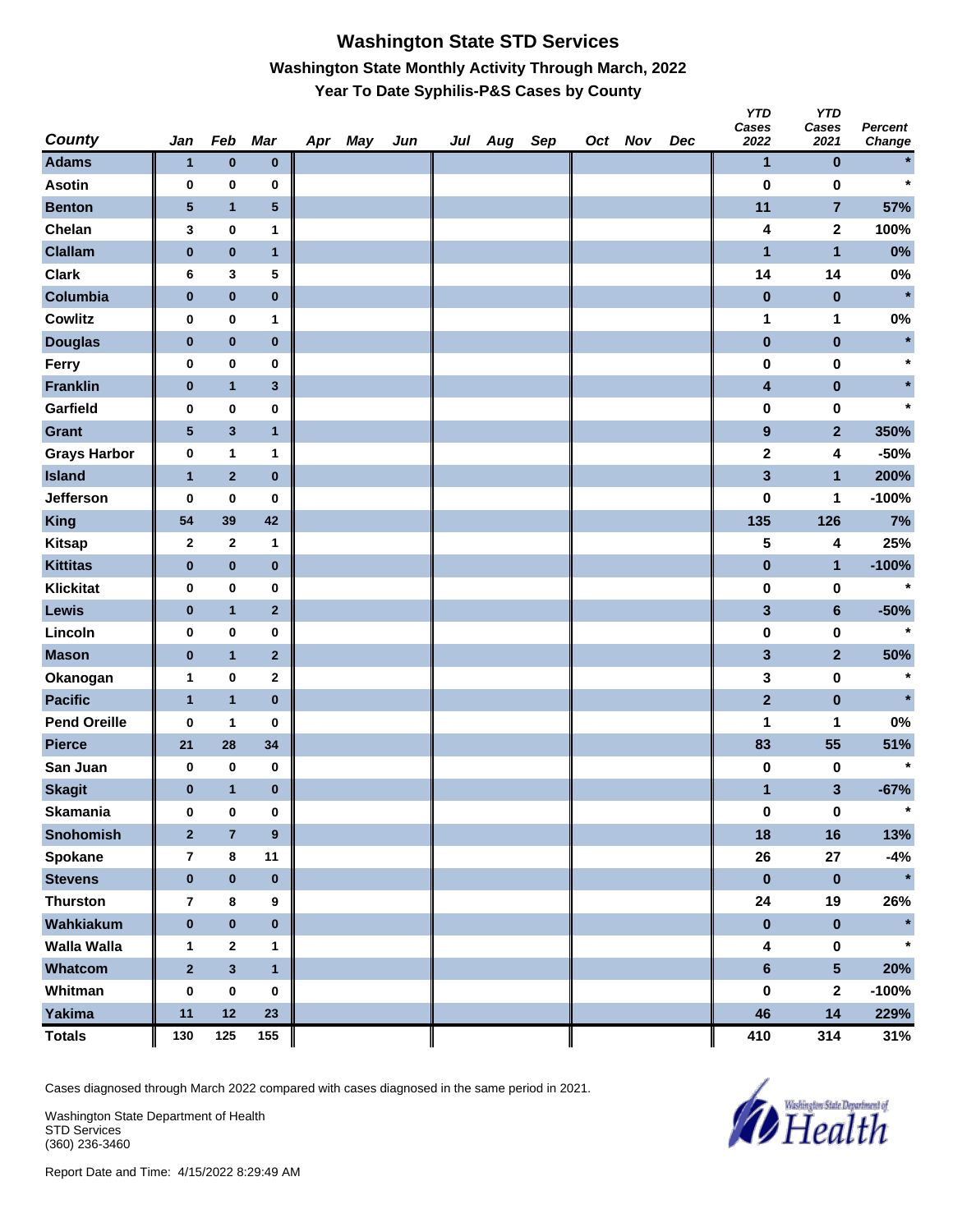# **Washington State STD Services Washington State Monthly Activity Through March, 2022 Year To Date Syphilis-EL Cases by County**

| <b>County</b>       | Jan             | Feb                     | <b>Mar</b>              | Apr May | Jun | Jul Aug Sep |  | Oct Nov | Dec | <b>YTD</b><br>Cases<br>2022 | <b>YTD</b><br>Cases<br>2021 | <b>Percent</b><br>Change |
|---------------------|-----------------|-------------------------|-------------------------|---------|-----|-------------|--|---------|-----|-----------------------------|-----------------------------|--------------------------|
| <b>Adams</b>        | $\bf{0}$        | $\bf{0}$                | $\pmb{0}$               |         |     |             |  |         |     | 0                           | $\bf{0}$                    | $\star$                  |
| <b>Asotin</b>       | $\pmb{0}$       | 0                       | 0                       |         |     |             |  |         |     | 0                           | $\bf{0}$                    | $\star$                  |
| <b>Benton</b>       | $\bf{0}$        | $\pmb{0}$               | $\mathbf{1}$            |         |     |             |  |         |     | $\mathbf{1}$                | 12                          | $-92%$                   |
| Chelan              | $\pmb{0}$       | $\pmb{0}$               | 1                       |         |     |             |  |         |     | 1                           | $\bf{0}$                    | $\star$                  |
| <b>Clallam</b>      | $\bf{0}$        | $\pmb{0}$               | $\pmb{0}$               |         |     |             |  |         |     | $\bf{0}$                    | $\mathbf{1}$                | $-100%$                  |
| <b>Clark</b>        | 3               | 4                       | 5                       |         |     |             |  |         |     | 12                          | 12                          | $0\%$                    |
| Columbia            | $\pmb{0}$       | $\pmb{0}$               | $\pmb{0}$               |         |     |             |  |         |     | $\bf{0}$                    | $\bf{0}$                    | $\star$                  |
| <b>Cowlitz</b>      | 1               | $\mathbf 0$             | 0                       |         |     |             |  |         |     | 1                           | 1                           | $0\%$                    |
| <b>Douglas</b>      | $\pmb{0}$       | $\pmb{0}$               | $\pmb{0}$               |         |     |             |  |         |     | $\pmb{0}$                   | $\pmb{0}$                   | $\star$                  |
| Ferry               | $\mathbf 0$     | $\pmb{0}$               | 0                       |         |     |             |  |         |     | $\pmb{0}$                   | $\pmb{0}$                   | $\star$                  |
| <b>Franklin</b>     | $\mathbf{1}$    | $\pmb{0}$               | $\pmb{0}$               |         |     |             |  |         |     | $\mathbf{1}$                | $\mathbf{1}$                | $0\%$                    |
| Garfield            | $\pmb{0}$       | $\pmb{0}$               | 0                       |         |     |             |  |         |     | 0                           | $\bf{0}$                    | $\star$                  |
| <b>Grant</b>        | $\mathbf{1}$    | $\mathbf 2$             | $\pmb{0}$               |         |     |             |  |         |     | 3                           | 4                           | $-25%$                   |
| <b>Grays Harbor</b> | 1               | $\pmb{0}$               | 0                       |         |     |             |  |         |     | 1                           | 1                           | 0%                       |
| <b>Island</b>       | $\pmb{0}$       | $\mathbf 2$             | $\pmb{0}$               |         |     |             |  |         |     | $\overline{2}$              | $\pmb{0}$                   | $\star$                  |
| <b>Jefferson</b>    | 0               | 0                       | 0                       |         |     |             |  |         |     | $\bf{0}$                    | 0                           | $\star$                  |
| <b>King</b>         | 34              | 47                      | 41                      |         |     |             |  |         |     | $122$                       | 97                          | 26%                      |
| <b>Kitsap</b>       | $\mathbf{2}$    | $\mathbf{1}$            | $\pmb{0}$               |         |     |             |  |         |     | 3                           | 2                           | 50%                      |
| <b>Kittitas</b>     | $\mathbf{1}$    | $\pmb{0}$               | $\mathbf{1}$            |         |     |             |  |         |     | $\mathbf{2}$                | $\pmb{0}$                   | $\star$                  |
| <b>Klickitat</b>    | $\pmb{0}$       | $\pmb{0}$               | 0                       |         |     |             |  |         |     | $\pmb{0}$                   | $\pmb{0}$                   | $\ast$                   |
| Lewis               | $\mathbf{1}$    | $\pmb{0}$               | $\pmb{0}$               |         |     |             |  |         |     | $\mathbf{1}$                | $\pmb{0}$                   |                          |
| Lincoln             | $\pmb{0}$       | $\pmb{0}$               | 0                       |         |     |             |  |         |     | $\pmb{0}$                   | $\bf{0}$                    | $\star$                  |
| <b>Mason</b>        | $\bf{0}$        | $\pmb{0}$               | $\mathbf{1}$            |         |     |             |  |         |     | $\mathbf{1}$                | $\pmb{0}$                   | $\star$                  |
| Okanogan            | $\pmb{0}$       | $\pmb{0}$               | $\bf{0}$                |         |     |             |  |         |     | $\bf{0}$                    | 2                           | $-100%$                  |
| <b>Pacific</b>      | $\bf{0}$        | $\pmb{0}$               | $\pmb{0}$               |         |     |             |  |         |     | $\pmb{0}$                   | $\pmb{0}$                   | $\star$                  |
| <b>Pend Oreille</b> | 0               | 0                       | 0                       |         |     |             |  |         |     | $\bf{0}$                    | 0                           | $\star$                  |
| <b>Pierce</b>       | 10              | $12$                    | $\boldsymbol{9}$        |         |     |             |  |         |     | 31                          | 22                          | 41%                      |
| San Juan            | 0               | $\bf{0}$                | 0                       |         |     |             |  |         |     | 0                           | 0                           | $\star$                  |
| <b>Skagit</b>       | $\bf{0}$        | $\bf{0}$                | $\bf{0}$                |         |     |             |  |         |     | 0                           | 0                           | $\star$                  |
| <b>Skamania</b>     | $\pmb{0}$       | $\pmb{0}$               | 0                       |         |     |             |  |         |     | $\pmb{0}$                   | $\mathbf 1$                 | $-100%$                  |
| <b>Snohomish</b>    | $5\phantom{.0}$ | 12                      | $\overline{\mathbf{4}}$ |         |     |             |  |         |     | 21                          | 16                          | 31%                      |
| <b>Spokane</b>      | 3               | $\mathbf 2$             | 8                       |         |     |             |  |         |     | 13                          | 27                          | $-52%$                   |
| <b>Stevens</b>      | $\pmb{0}$       | $\pmb{0}$               | $\pmb{0}$               |         |     |             |  |         |     | $\boldsymbol{0}$            | $\bf{0}$                    | $\star$                  |
| <b>Thurston</b>     | $\mathbf{1}$    | 3                       | 3                       |         |     |             |  |         |     | $\bf 7$                     | $\mathbf{2}$                | 250%                     |
| Wahkiakum           | $\pmb{0}$       | $\pmb{0}$               | $\pmb{0}$               |         |     |             |  |         |     | $\pmb{0}$                   | $\pmb{0}$                   | $\star$                  |
| Walla Walla         | $\mathbf{1}$    | 1                       | 1                       |         |     |             |  |         |     | 3                           | $\pmb{0}$                   | $\star$                  |
| Whatcom             | $\pmb{0}$       | $\mathbf{1}$            | $\mathbf{1}$            |         |     |             |  |         |     | $\overline{2}$              | $\overline{2}$              | $0\%$                    |
| Whitman             | $\pmb{0}$       | $\mathbf{1}$            | 0                       |         |     |             |  |         |     | 1                           | $\pmb{0}$                   | $\star$                  |
| Yakima              | ${\bf 5}$       | $\overline{\mathbf{7}}$ | $\sqrt{5}$              |         |     |             |  |         |     | 17                          | 6                           | 183%                     |
| <b>Totals</b>       | ${\bf 70}$      | $95\,$                  | 81                      |         |     |             |  |         |     | 246                         | 209                         | 18%                      |

Cases diagnosed through March 2022 compared with cases diagnosed in the same period in 2021.

Washington State Department of Health STD Services (360) 236-3460

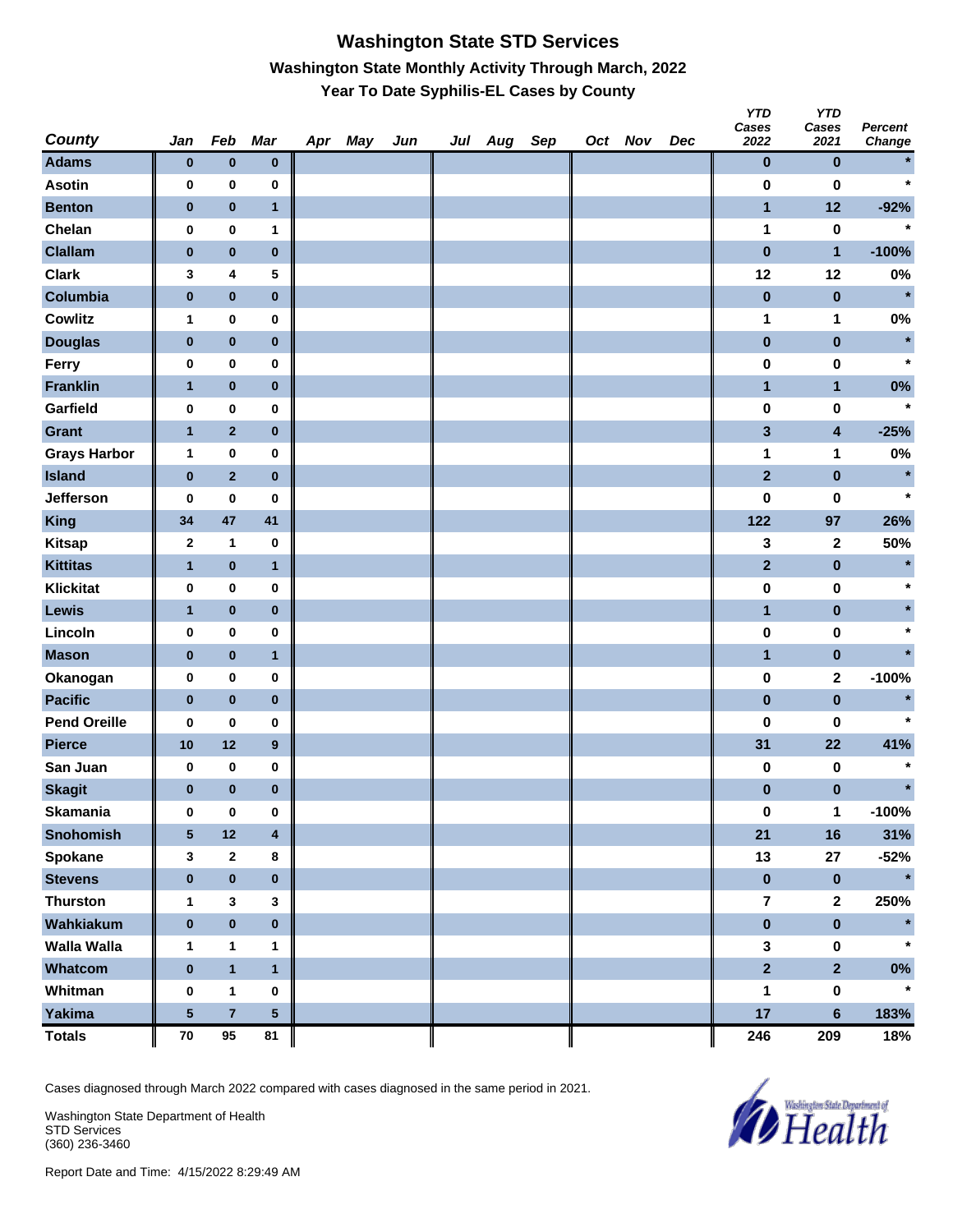## **Washington State STD Services Washington State Monthly Activity Through March, 2022 Year To Date Syphilis-L/LL Cases by County**

| <b>County</b>       | Jan            | Feb             | <b>Mar</b>              | Apr May | Jun | Jul Aug Sep |  | Oct Nov | Dec | <b>YTD</b><br>Cases<br>2022 | <b>YTD</b><br>Cases<br>2021 | Percent<br>Change |
|---------------------|----------------|-----------------|-------------------------|---------|-----|-------------|--|---------|-----|-----------------------------|-----------------------------|-------------------|
| <b>Adams</b>        | $\bf{0}$       | $\bf{0}$        | $\mathbf 2$             |         |     |             |  |         |     | $\mathbf{2}$                | $\mathbf{1}$                | 100%              |
| <b>Asotin</b>       | 0              | $\pmb{0}$       | 0                       |         |     |             |  |         |     | 0                           | $\pmb{0}$                   | $\star$           |
| <b>Benton</b>       | $\mathbf{2}$   | $\pmb{0}$       | $\mathbf{3}$            |         |     |             |  |         |     | $\overline{\mathbf{5}}$     | $\overline{7}$              | $-29%$            |
| Chelan              | 0              | 1               | 3                       |         |     |             |  |         |     | 4                           | $\pmb{0}$                   | $\star$           |
| <b>Clallam</b>      | $\pmb{0}$      | $\pmb{0}$       | $\mathbf{1}$            |         |     |             |  |         |     | $\mathbf{1}$                | $\mathbf{1}$                | $0\%$             |
| <b>Clark</b>        | 3              | 5               | $\mathbf 2$             |         |     |             |  |         |     | 10                          | 17                          | $-41%$            |
| Columbia            | $\pmb{0}$      | $\pmb{0}$       | $\pmb{0}$               |         |     |             |  |         |     | $\pmb{0}$                   | $\pmb{0}$                   | $\star$           |
| <b>Cowlitz</b>      | 0              | $\bf{0}$        | 1                       |         |     |             |  |         |     | 1                           | 3                           | $-67%$            |
| <b>Douglas</b>      | 1              | $\bf{0}$        | $\pmb{0}$               |         |     |             |  |         |     | $\mathbf{1}$                | $\overline{2}$              | $-50%$            |
| Ferry               | 0              | $\pmb{0}$       | $\pmb{0}$               |         |     |             |  |         |     | 0                           | $\mathbf{1}$                | $-100%$           |
| <b>Franklin</b>     | $\mathbf{2}$   | $\pmb{0}$       | $\mathbf{1}$            |         |     |             |  |         |     | $\mathbf{3}$                | $5\phantom{.0}$             | $-40%$            |
| Garfield            | 0              | $\pmb{0}$       | 0                       |         |     |             |  |         |     | $\pmb{0}$                   | 0                           | $\star$           |
| <b>Grant</b>        | $\mathbf{1}$   | $\pmb{0}$       | $\mathbf{2}$            |         |     |             |  |         |     | $\mathbf{3}$                | $\overline{\mathbf{4}}$     | $-25%$            |
| <b>Grays Harbor</b> | $\bf{0}$       | $\bf{2}$        | $\pmb{0}$               |         |     |             |  |         |     | $\mathbf{2}$                | $\mathbf{2}$                | 0%                |
| <b>Island</b>       | $\pmb{0}$      | $\pmb{0}$       | $\mathbf 2$             |         |     |             |  |         |     | $\overline{2}$              | $\mathbf{1}$                | 100%              |
| Jefferson           | 0              | 0               | 0                       |         |     |             |  |         |     | 0                           | 1                           | $-100%$           |
| <b>King</b>         | 30             | 29              | 37                      |         |     |             |  |         |     | 96                          | 85                          | 13%               |
| <b>Kitsap</b>       | 3              | $\mathbf{1}$    | $\pmb{0}$               |         |     |             |  |         |     | 4                           | 4                           | 0%                |
| <b>Kittitas</b>     | $\pmb{0}$      | $\mathbf 2$     | $\pmb{0}$               |         |     |             |  |         |     | $\mathbf{2}$                | $\pmb{0}$                   | $\star$           |
| <b>Klickitat</b>    | 0              | $\pmb{0}$       | $\pmb{0}$               |         |     |             |  |         |     | 0                           | $\pmb{0}$                   | $\star$           |
| Lewis               | $\mathbf{2}$   | $\mathbf{1}$    | $\pmb{0}$               |         |     |             |  |         |     | $\mathbf{3}$                | $\mathbf{3}$                | $0\%$             |
| Lincoln             | 0              | $\pmb{0}$       | 0                       |         |     |             |  |         |     | $\pmb{0}$                   | 0                           | $\star$           |
| <b>Mason</b>        | $\bf{0}$       | 5               | $\mathbf 2$             |         |     |             |  |         |     | $\overline{7}$              | $6\phantom{a}$              | 17%               |
| Okanogan            | 0              | $\pmb{0}$       | $\pmb{0}$               |         |     |             |  |         |     | $\pmb{0}$                   | 3                           | $-100%$           |
| <b>Pacific</b>      | $\pmb{0}$      | $\pmb{0}$       | $\pmb{0}$               |         |     |             |  |         |     | $\pmb{0}$                   | $\pmb{0}$                   | $\star$           |
| <b>Pend Oreille</b> | 0              | $\pmb{0}$       | 0                       |         |     |             |  |         |     | 0                           | 0                           | $\star$           |
| <b>Pierce</b>       | 14             | 14              | 20                      |         |     |             |  |         |     | 48                          | 45                          | 7%                |
| San Juan            | 0              | $\pmb{0}$       | 0                       |         |     |             |  |         |     | 0                           | 0                           | $\star$           |
| <b>Skagit</b>       | $\mathbf{1}$   | $\bf{0}$        | $\bf{0}$                |         |     |             |  |         |     | $\mathbf{1}$                | $5\phantom{.0}$             | $-80%$            |
| <b>Skamania</b>     | $\bf{0}$       | $\pmb{0}$       | $\pmb{0}$               |         |     |             |  |         |     | $\pmb{0}$                   | $\pmb{0}$                   | $\star$           |
| <b>Snohomish</b>    | $6\phantom{1}$ | $\bf8$          | $\overline{\mathbf{5}}$ |         |     |             |  |         |     | 19                          | 25                          | $-24%$            |
| <b>Spokane</b>      | 0              | $\mathbf{1}$    | 6                       |         |     |             |  |         |     | $\overline{7}$              | 14                          | $-50%$            |
| <b>Stevens</b>      | $\pmb{0}$      | $\pmb{0}$       | $\pmb{0}$               |         |     |             |  |         |     | $\pmb{0}$                   | $\mathbf{1}$                | $-100%$           |
| <b>Thurston</b>     | $\mathbf{1}$   | $\mathbf 3$     | 1                       |         |     |             |  |         |     | 5                           | $\mathbf{3}$                | 67%               |
| Wahkiakum           | $\pmb{0}$      | $\pmb{0}$       | $\pmb{0}$               |         |     |             |  |         |     | $\pmb{0}$                   | $\pmb{0}$                   |                   |
| Walla Walla         | 0              | 0               | 1                       |         |     |             |  |         |     | $\mathbf 1$                 | $\pmb{0}$                   |                   |
| Whatcom             | $\pmb{0}$      | $\pmb{0}$       | $\overline{\mathbf{2}}$ |         |     |             |  |         |     | $\overline{2}$              | $\overline{2}$              | $0\%$             |
| Whitman             | $\bf{0}$       | $\pmb{0}$       | 0                       |         |     |             |  |         |     | $\pmb{0}$                   | $\pmb{0}$                   | $\star$           |
| <b>Yakima</b>       | $\bf 6$        | $5\phantom{.0}$ | $\overline{\mathbf{2}}$ |         |     |             |  |         |     | 13                          | $5\phantom{.0}$             | 160%              |
| <b>Totals</b>       | ${\bf 72}$     | ${\bf 77}$      | 93                      |         |     |             |  |         |     | 242                         | 246                         | $-2%$             |

Cases diagnosed through March 2022 compared with cases diagnosed in the same period in 2021.

Washington State Department of Health STD Services (360) 236-3460